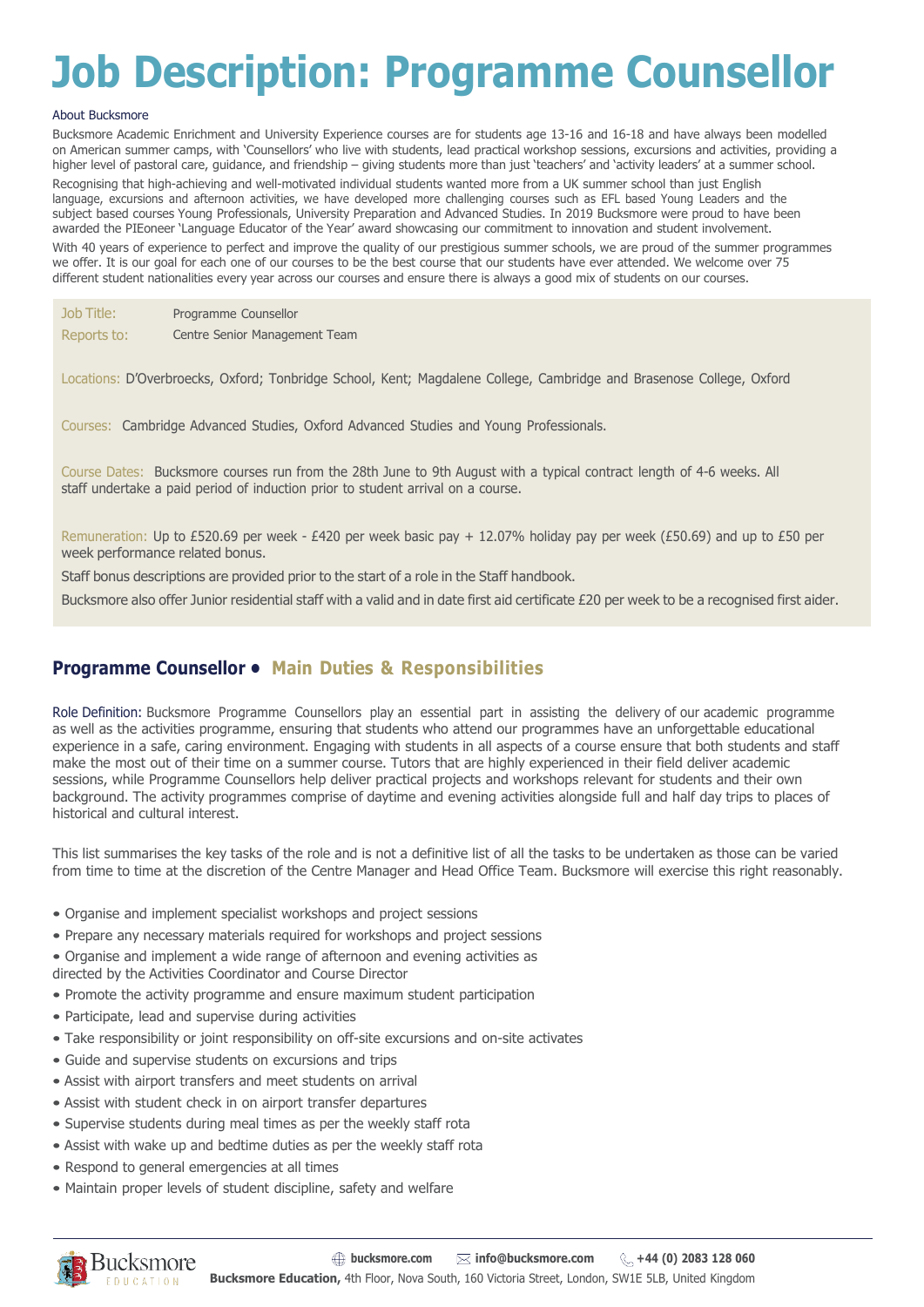# **Programme Counsellor**

# **Programme Counsellor • Person Specification**

Legal Requirement: All applicants must have the eligibility to work in the UK prior to commencing employment

The following are the essential and desirable requirements needed in order to do the job.

## Knowledge, qualifications and experience:

Essential

- Native or native level English speaker
- Experience of working with children or young learners in a formal capacity
- Academic background related to the course

## Desirable

- Experience of working in a residential school
- Background of leading sessions or workshops in subject specific areas
- British Council accredited Level 5 EFL teaching qualification such as CELTA / Trinity TESOL or equivalent, PGCE in English or Modern Foreign Language, PGCE (Primary) and QTS equivalent
- First aid qualification

## Skills, abilities and competencies:

Essential

- Flexibility and adaptability
- Ability and desire to work effectively in a team
- **Excellent communication skills**
- Willingness to contribute positively to the students' activity programme
- Ability to meet deadlines for students' airport transfers
- An understanding of child safeguarding

## Personal Attributes:

Essential

- Commitment to delivering a high standard of work
- Demonstrates respect for equal opportunities and diversity
- Adopts a positive approach to personal learning and development
- Consistently demonstrates a 'can do' approach to work